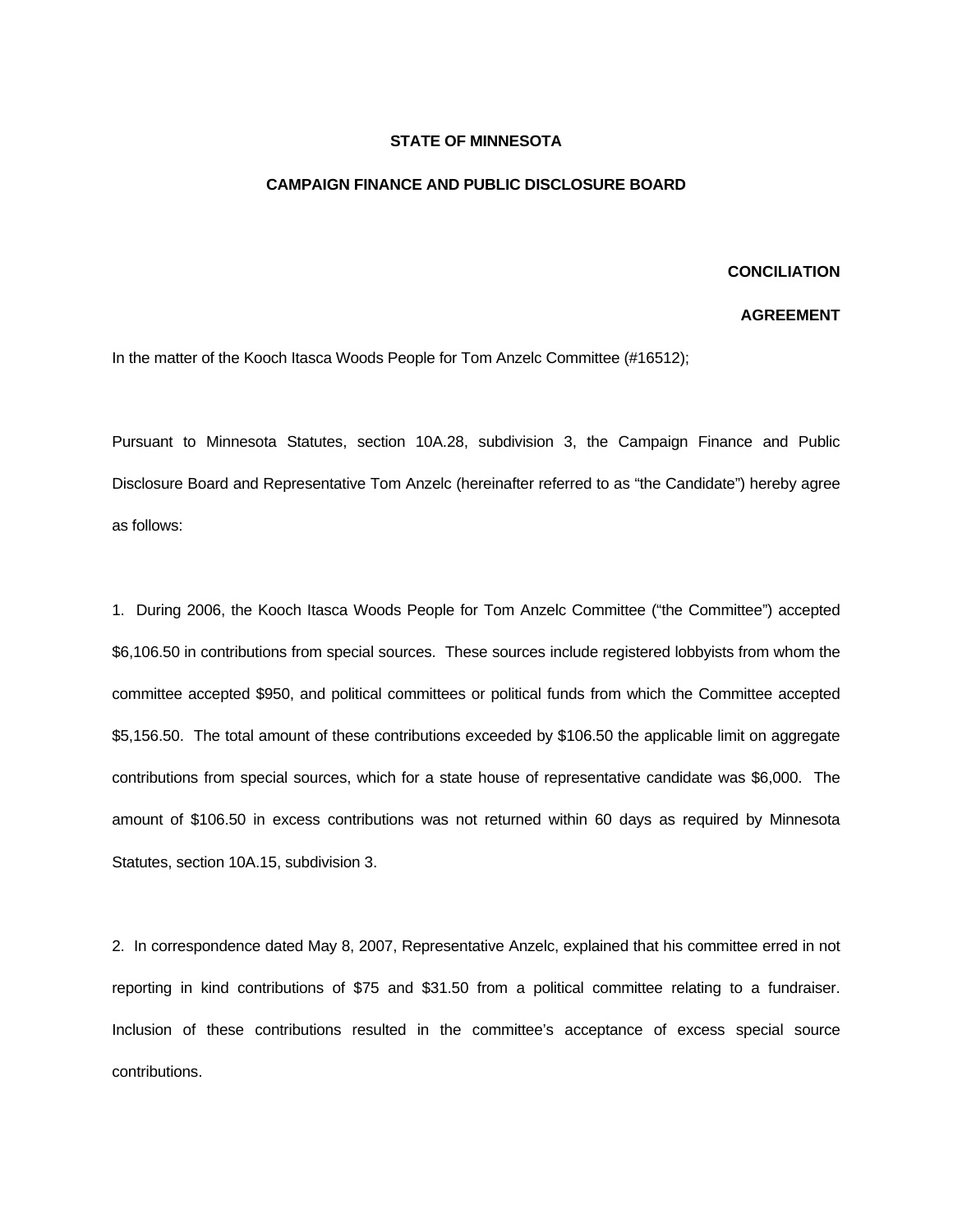3. Board records show that this is the first calendar year in which the Committee reported acceptance of contributions that exceeded the applicable aggregate contribution limit. The Committee registered with the Board on June 22, 2006.

4. The parties agree that the Committee accepted excessive contributions from special sources resulting in an inadvertent violation of Minnesota Statutes, section 10A. 27, subdivision 11, in calendar year 2006.

5. The Candidate hereby agrees to return \$106.50 to contributors described in paragraph 1. Copies of the check(s) and the accompanying letter(s) returning the excess amount must be forwarded to the Board within 30 days after the date this Conciliation Agreement is signed by the Board Chair.

6. The Board imposes a civil penalty of \$106.50, one times the amount by which the contributions exceeded the applicable limit, to be paid to the Board for deposit in the general fund of the state.

7. The Candidate hereby agrees to forward to the Board \$106.50 by check or money order payable to the STATE OF MINNESOTA within 30 days after the date this Agreement is signed by the Board chair. It is agreed by the parties that payment of the civil penalty of \$106.50 and this Conciliation Agreement will be a bar to any civil proceeding under Minnesota Statutes, section 10A.28, subdivisions 3 and 4.

8. It is further understood and agreed, however, that if the civil penalty of \$106.50 is not paid within the time specified in paragraph 7 above, then the Candidate will be personally liable to pay a civil penalty, under Minnesota Statutes, sections 10A.28 and 10A.34, subdivision 1, in an amount calculated as follows: